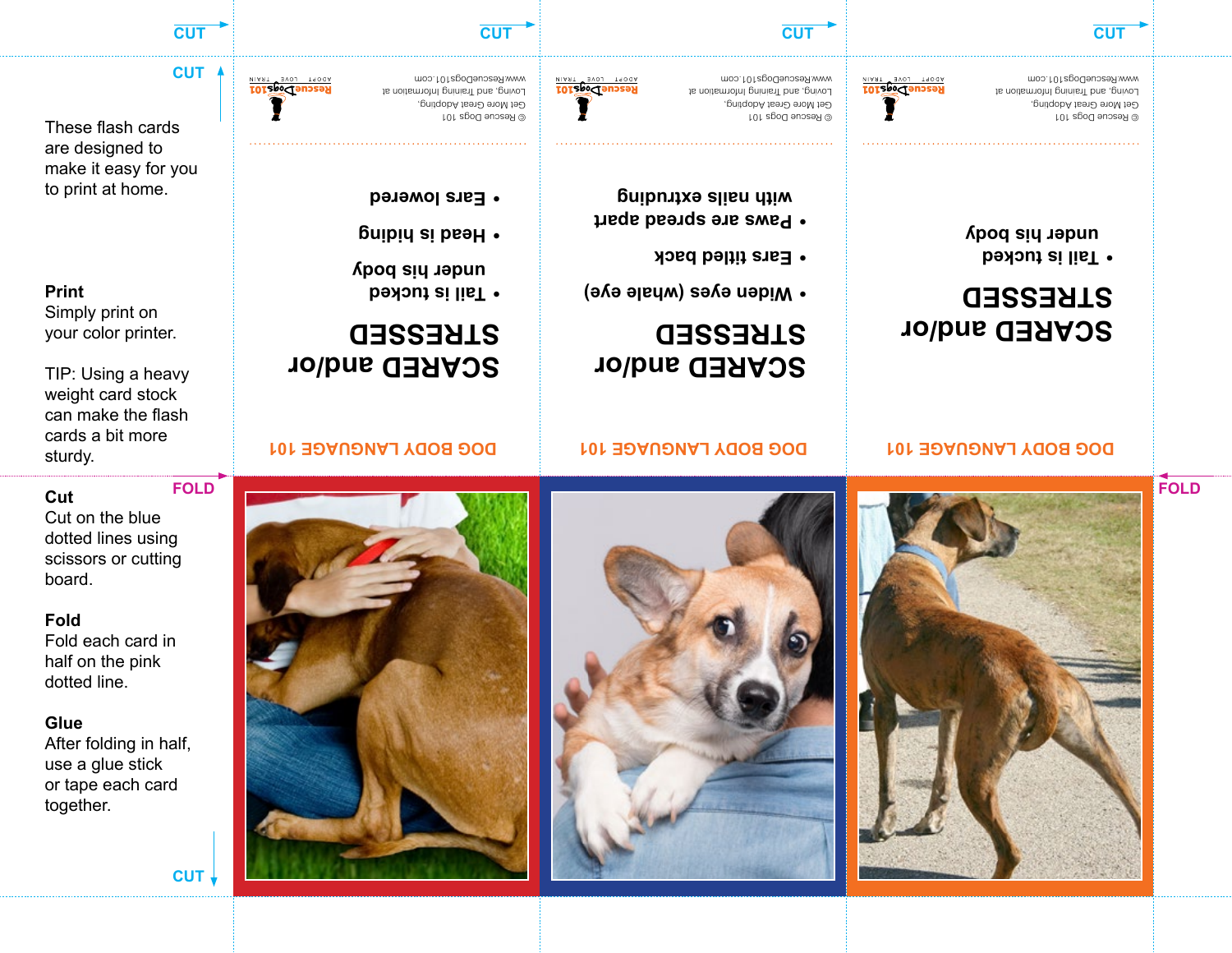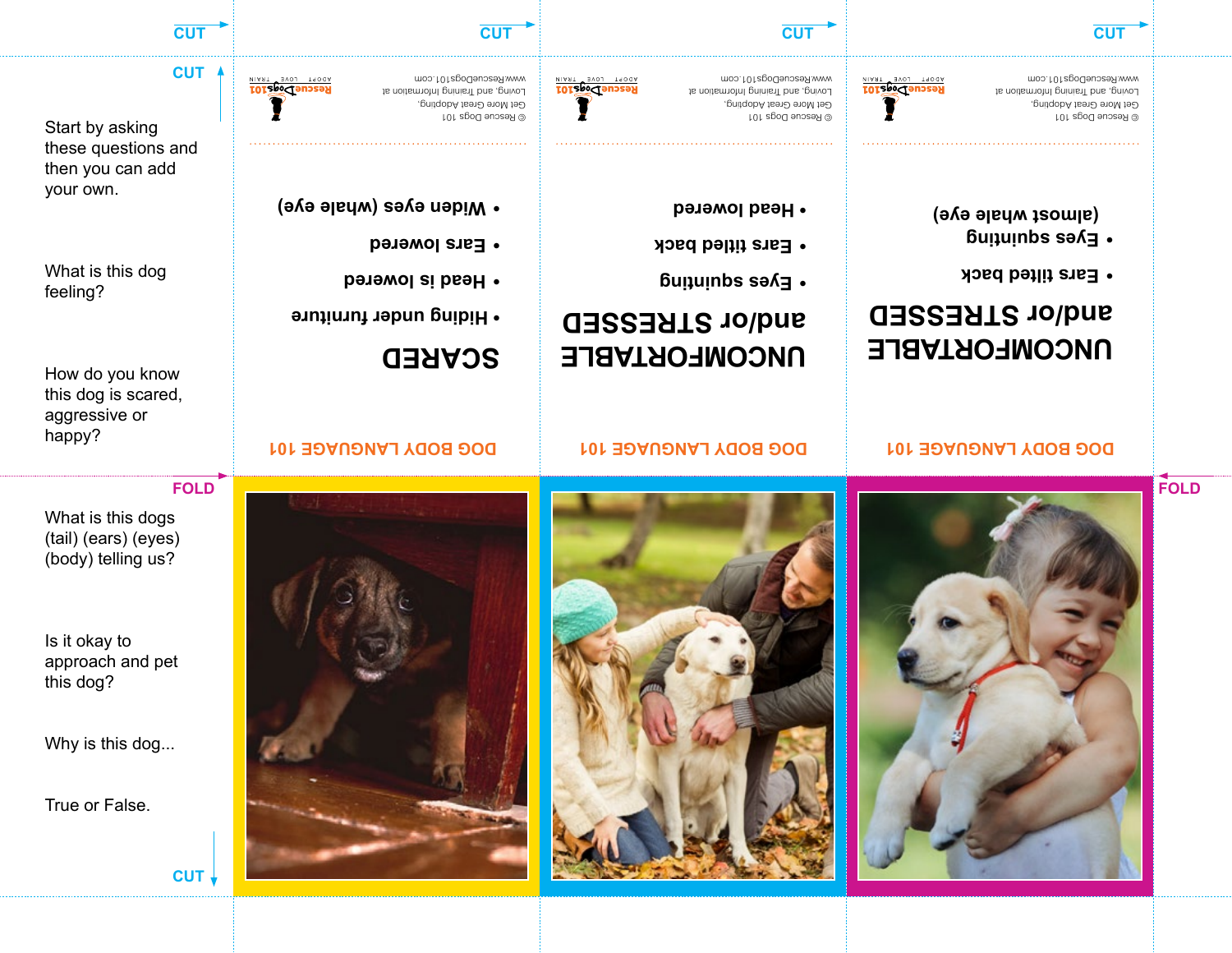



**UNSURE and/or** 

**STRESSED**

**Head lowered •**

**Eyebrows furrowed •**

**Quick licking of nose •**





#### **TIANIMOQ and/or AGGRESSIVE**

- **Ears held forward and high**
- **Shoulder bumping other dog**
- **Teeth showing •**

© Rescue Dogs 101 Get More Great Adopting,

www.RescueDogs101.com

- 
- Loving, and Training Information at



© Rescue Dogs 101 Get More Great Adopting, Loving, and Training Information at www.RescueDogs101.com

RescueDogs101

**When reading your dogs body language, it is critical to look at the entire picture.**  Some signals by themselves may be misleading if you're not looking at his full body and considering the situation. Remember each dog and situation is

unique!

#### **DOG BODY LANGUAGE 101 DOG BODY LANGUAGE 101 DOG BODY LANGUAGE 101**

# **RESOURCE GUARDING**

- **Mouth is slightly open •**
- **Paws appear to be**
- **guarding food bowl**
- **Head lowered •**
- **Ears lowered •**

**CUT**

**FOLD**

**CUT**

**FOLD**

**CUT CUT CUT CUT**

© Rescue Dogs 101 Get More Great Adopting, Loving, and Training Information at www.RescueDogs101.com

RescueDogs101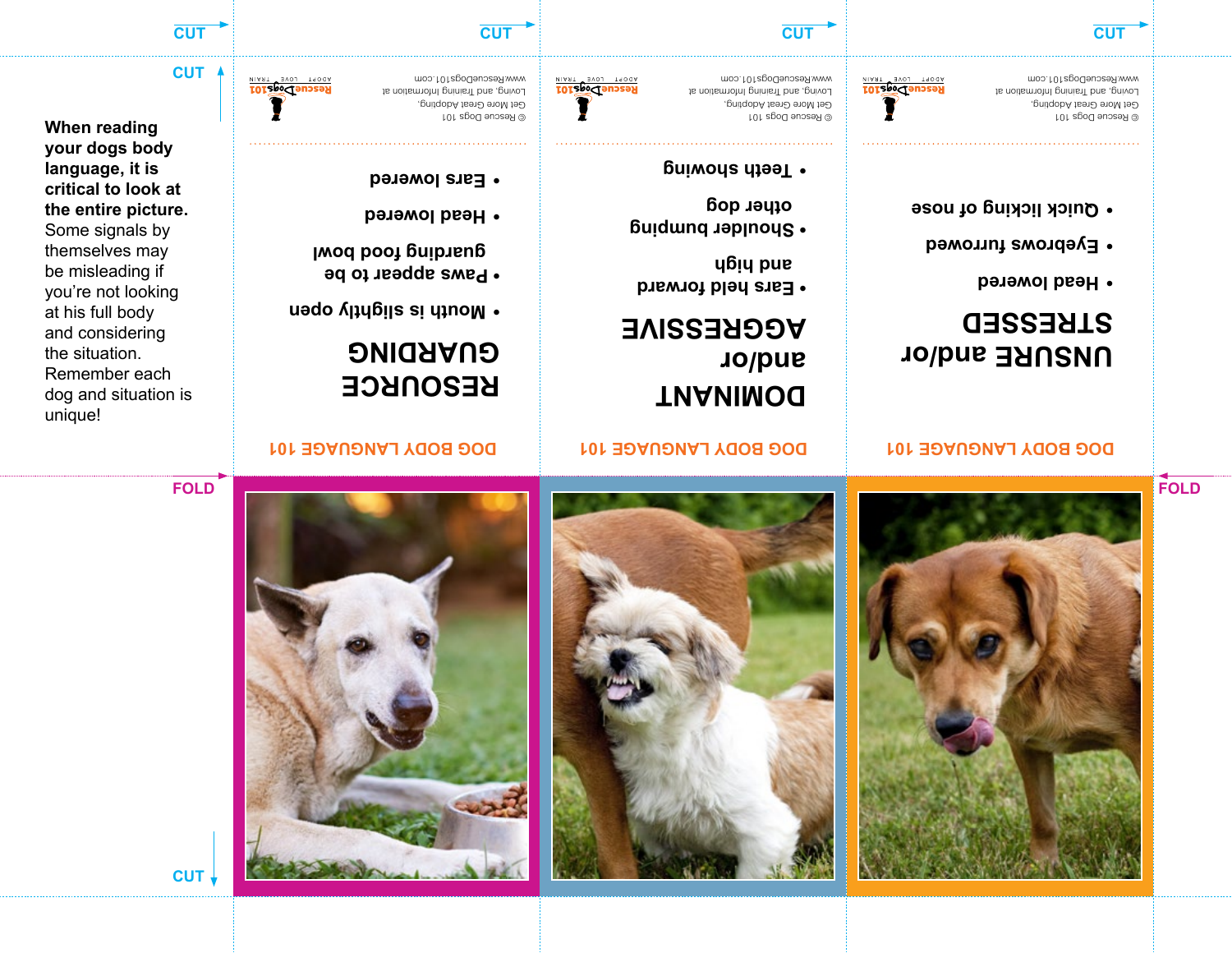





**SCARED and/or** 

**Widen eyes (whale eye) •**

**STRESSED**

**Head lowered •**

**Ears tilted back •**

**badged** if poushed in poushed **further may bite**

# **FOLD**

**CUT**

#### **DOG BODY LANGUAGE 101 DOG BODY LANGUAGE 101 DOG BODY LANGUAGE 101**

# **SCARED and/or STRESSED**

- **Ears lowered**
- **Body pulling away from situation**
- 
- **One paw lifted •**
- 
- 
- 
- ADOPT LOVE TRAIN RescueDogs101







**CUT**

If you don't already have the Dog Body Language e-book, download it now at

[https://www.](https://www.rescuedogs101.com/dog-body-language-101-book/) [rescuedogs101.](https://www.rescuedogs101.com/dog-body-language-101-book/) [com/dog-body](https://www.rescuedogs101.com/dog-body-language-101-book/)[language-101-book/](https://www.rescuedogs101.com/dog-body-language-101-book/)

**AGGRESSIVE**

**FOLD**

- **Lips and nose curled •**
- **Teeth showing •**
- **Body lunging**
- **This dog will bite • if approached**

© Rescue Dogs 101 Get More Great Adopting, Loving, and Training Information at www.RescueDogs101.com

www.RescueDogs101.com RescueDogs101 Loving, and Training Information at Get More Great Adopting, © Rescue Dogs 101

**CUT CUT CUT CUT**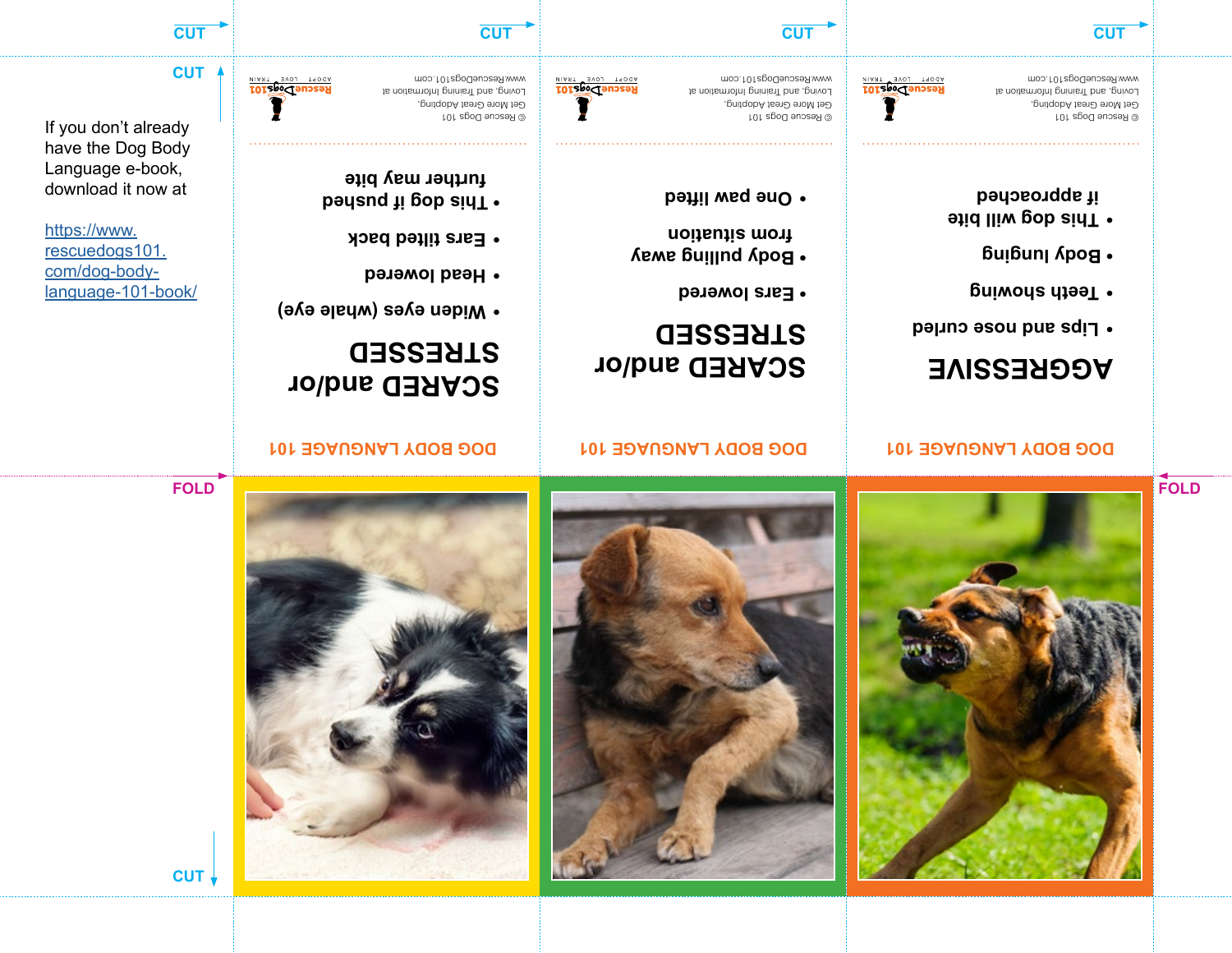



**ALERT and/or** 

**AGGRESSIVE**

**Body is very still •**

**• Tail may be stiff and wagging slowly** 

**• Ears held high and alert**

**DOG BODY LANGUAGE 101 DOG BODY LANGUAGE 101 DOG BODY LANGUAGE 101**





**FOLD**

**CUT**

#### **UNSURE and/or STRESSED**

- **Ears titled back •**
- **Head turning away**
- 
- 
- **Yawning**

© Rescue Dogs 101

ADOPT LOVE TRAIN RescueDogs101

Loving, and Training Information at www.RescueDogs101.com

- 
- 
- 
- 
- Get More Great Adopting,
- 

RescueDogs101

**CUT**

If you don't already have the Dog Body

Language e-book, [https://www.](https://www.rescuedogs101.com/dog-body-language-101-book/)

download it now at

[rescuedogs101.](https://www.rescuedogs101.com/dog-body-language-101-book/) [com/dog-body](https://www.rescuedogs101.com/dog-body-language-101-book/)[language-101-book/](https://www.rescuedogs101.com/dog-body-language-101-book/)

© Rescue Dogs 101 Get More Great Adopting, Loving, and Training Information at www.RescueDogs101.com

**SCARED and/or** 

**Widen eyes (whale eye) •**

**STRESSED**

**Ears titled back • and lowered**

**• Head turning away**

RescueDogs101

© Rescue Dogs 101 Get More Great Adopting, Loving, and Training Information at www.RescueDogs101.com

**CUT CUT CUT CUT**

**FOLD**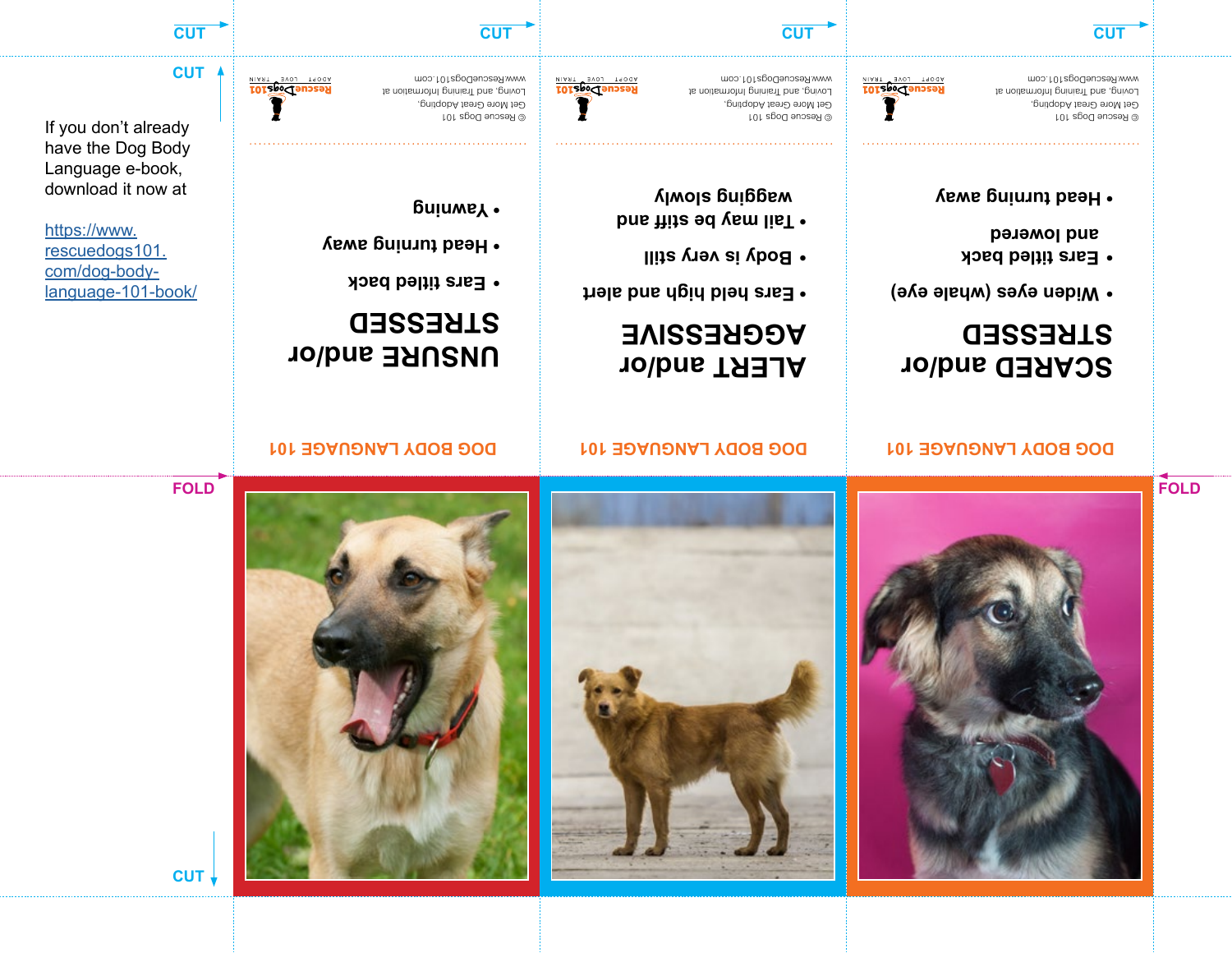

**FOLD**

© Rescue Dogs 101 Get More Great Adopting, Loving, and Training Information at www.RescueDogs101.com

**CUT CUT CUT CUT**

ADOPT LOVE TRAIN RescueDogs101

© Rescue Dogs 101 Get More Great Adopting, Loving, and Training Information at www.RescueDogs101.com

RescueDogs101

© Rescue Dogs 101 Get More Great Adopting, Loving, and Training Information at www.RescueDogs101.com

If you don't already

**CUT**

RescueDogs101

[rescuedogs101.](https://www.rescuedogs101.com/dog-body-language-101-book/) [com/dog-body](https://www.rescuedogs101.com/dog-body-language-101-book/)[language-101-book/](https://www.rescuedogs101.com/dog-body-language-101-book/)

have the Dog Body Language e-book, download it now at

[https://www.](https://www.rescuedogs101.com/dog-body-language-101-book/)

**CUT**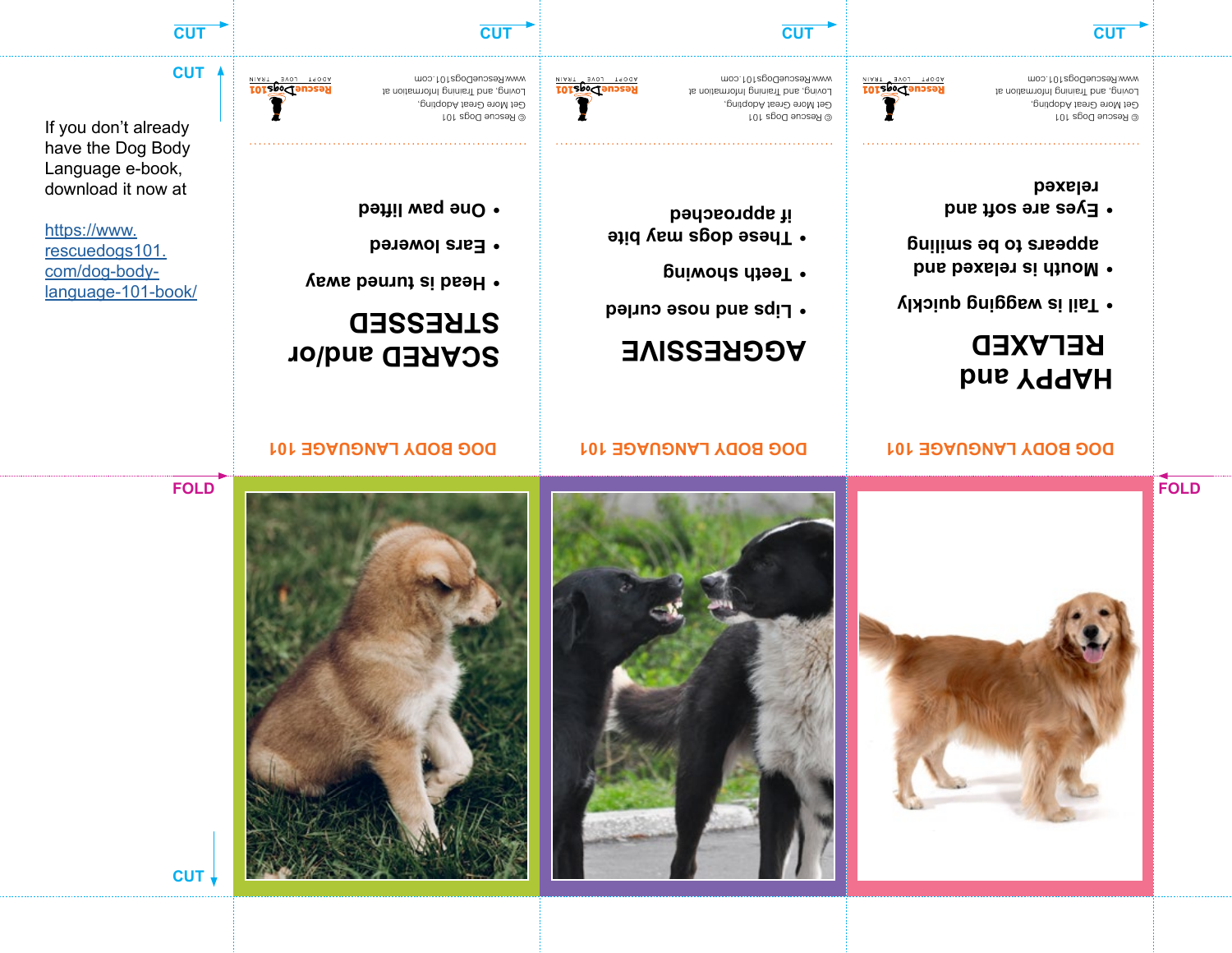

**FOLD**





**Ears titled back •**

**Head turned •**

**• Body stiff**



# **Widen eyes (whale eye) •**

# **SCARED and/or STRESSED**

**Eyebrows furrowed •**

**Ears titled back •**

If you don't already have the Dog Body download it now at

[https://www.](https://www.rescuedogs101.com/dog-body-language-101-book/) [rescuedogs101.](https://www.rescuedogs101.com/dog-body-language-101-book/) [com/dog-body](https://www.rescuedogs101.com/dog-body-language-101-book/)[language-101-book/](https://www.rescuedogs101.com/dog-body-language-101-book/)

Language e-book,

**CUT**

RescueDogs101

RescueDogs101

ADOPT LOVE TRAIN

© Rescue Dogs 101 Get More Great Adopting, Loving, and Training Information at www.RescueDogs101.com

**CUT CUT CUT CUT**

© Rescue Dogs 101 Get More Great Adopting,

**FOLD**

www.RescueDogs101.com

**TIANIMOQ** 

**and high** 

**• Tail is erect**

**other dog**

**• Ears held forward**

**• Shoulder bumping**

RescueDogs101 Loving, and Training Information at

Get More Great Adopting, Loving, and Training Information at www.RescueDogs101.com

© Rescue Dogs 101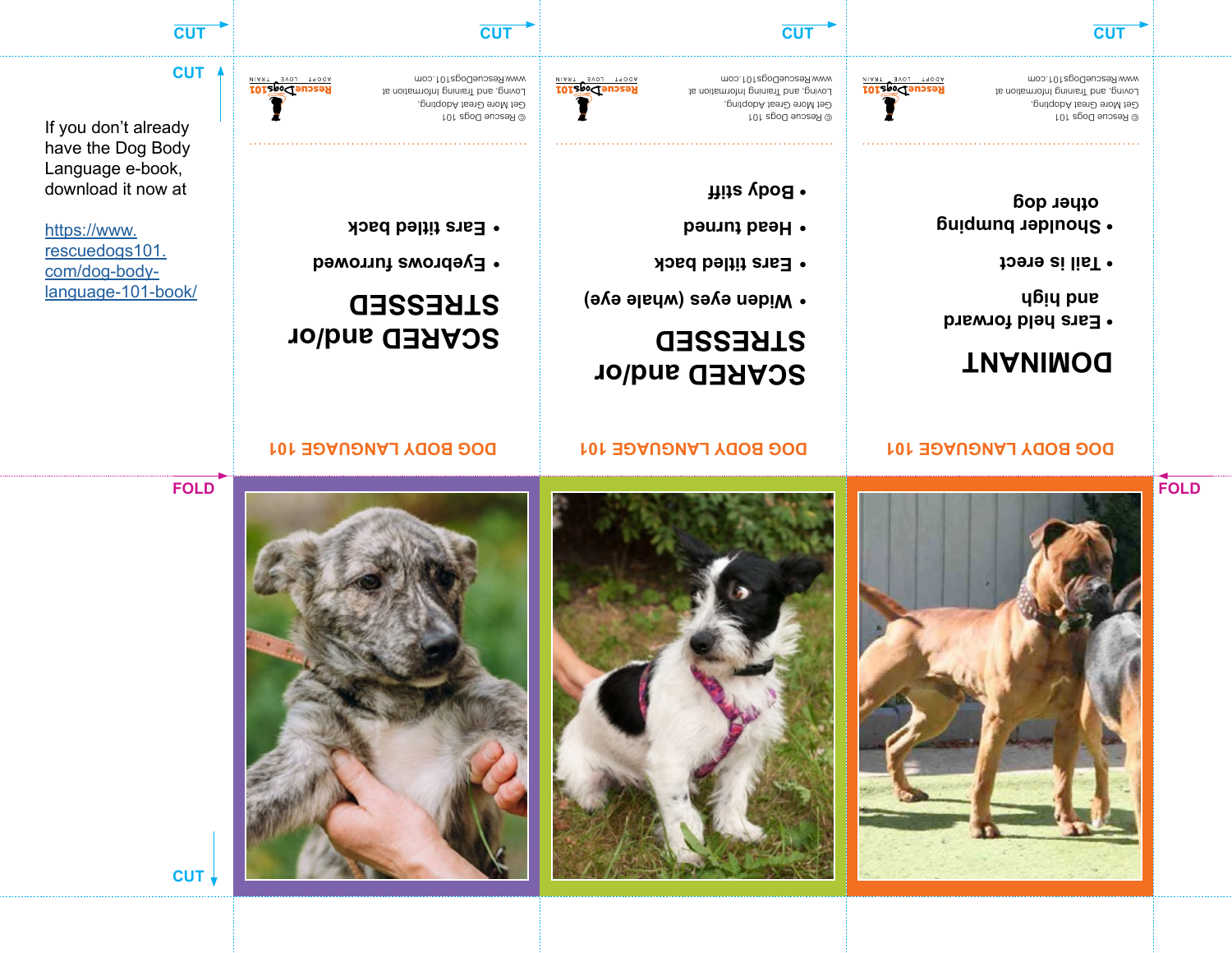





**SCARED and/or** 

**DOG BODY LANGUAGE 101 DOG BODY LANGUAGE 101 DOG BODY LANGUAGE 101**

**Widen eyes (whale eye) •**

**STRESSED**

**Ears tilted back •**







**CUT**

# **SCARED, ALERT**

**or AGGRESSIVE**

- **Ears tilted back**
- **Body is very still •**

© Rescue Dogs 101

ADOPT LOVE TRAIN RescueDogs101

- **Complete situation**
- 
- **must be observed**



**CUT**

If you don't already have the Dog Body

[rescuedogs101.](https://www.rescuedogs101.com/dog-body-language-101-book/) [com/dog-body-](https://www.rescuedogs101.com/dog-body-language-101-book/)

[language-101-book/](https://www.rescuedogs101.com/dog-body-language-101-book/)

[https://www.](https://www.rescuedogs101.com/dog-body-language-101-book/)

Language e-book,

download it now at

www.RescueDogs101.com RescueDogs101 Loving, and Training Information at Get More Great Adopting,

**SCARED and/or** 

**Widen eyes (whale eye) •**

**• Avoiding eye contact**

**STRESSED**

**• Ears tilted back**

**• Head lowered**

© Rescue Dogs 101 Get More Great Adopting, Loving, and Training Information at www.RescueDogs101.com

**CUT CUT CUT CUT**

© Rescue Dogs 101

**FOLD**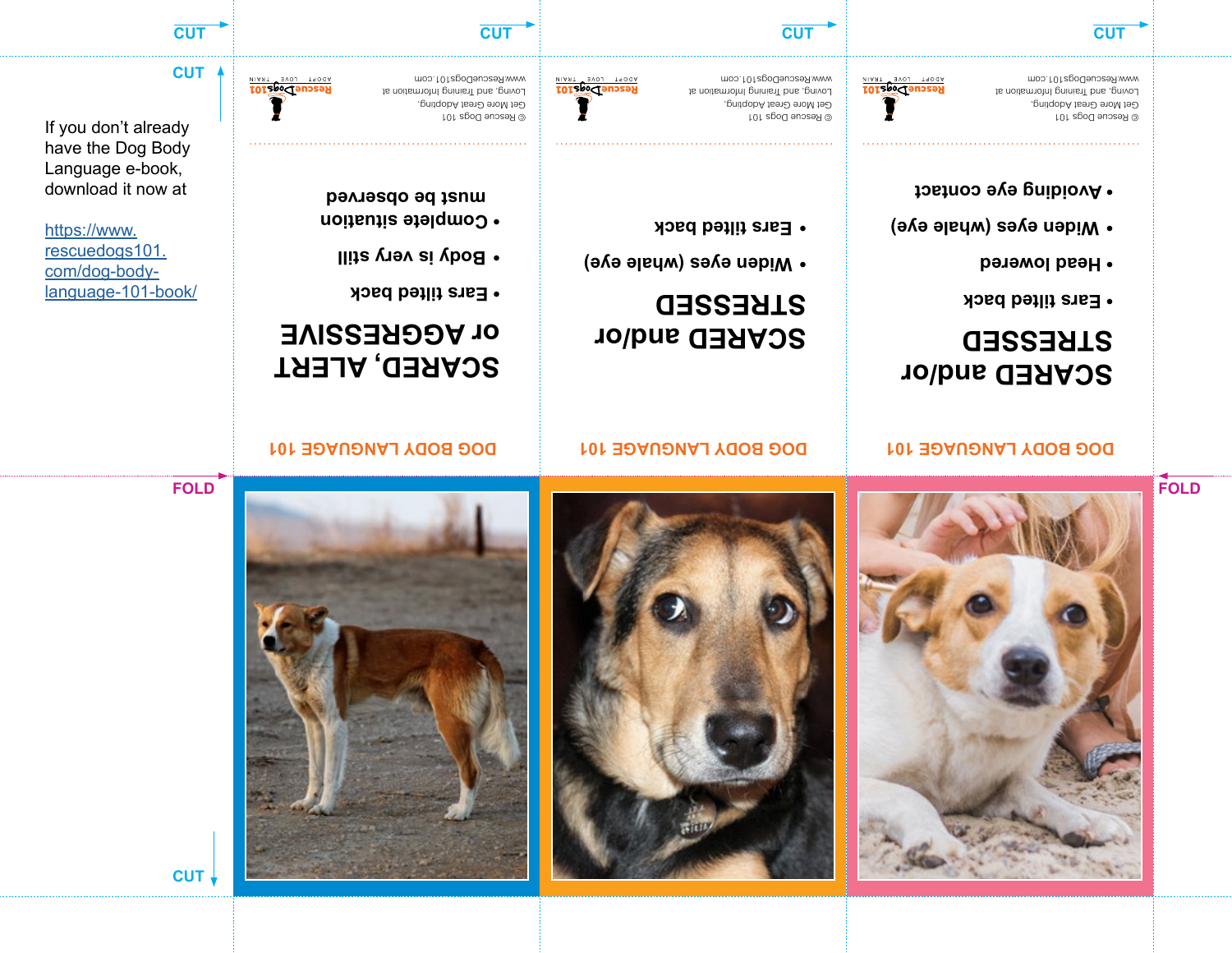

**Glue** After folding in half, use a glue stick or tape each card together.

**Fold** Fold each card in half on the pink dotted line.

Cut on the blue dotted lines using scissors or cutting board.

**Cut**

TIP: Using a heavy weight card stock can make the flash cards a bit more sturdy. **FOLD**

**Print** Simply print on your color printer.

These flash cards are designed to to print at home.

make it easy for you



**CUT**

RescueDogs101



**HAPPY and**

 **RELAXED**

**Mouth is relaxed and • appears to be smiling**

**Eyes and ears are • soft and relaxed**

**Laying down •**





#### **DOG BODY LANGUAGE 101 DOG BODY LANGUAGE 101 DOG BODY LANGUAGE 101**

#### **HAPPY and RELAXED**

- **Mouth is relaxed and • appears to be smiling**
- **Eyes and ears are • soft and relaxed**
- **Laying down •**
- 



































© Rescue Dogs 101 Get More Great Adopting, Loving, and Training Information at

www.RescueDogs101.com

**Laying down •**

**HAPPY and**

 **RELAXED**

**Mouth is relaxed and • appears to be smiling**

**Eyes and ears are • soft and relaxed**